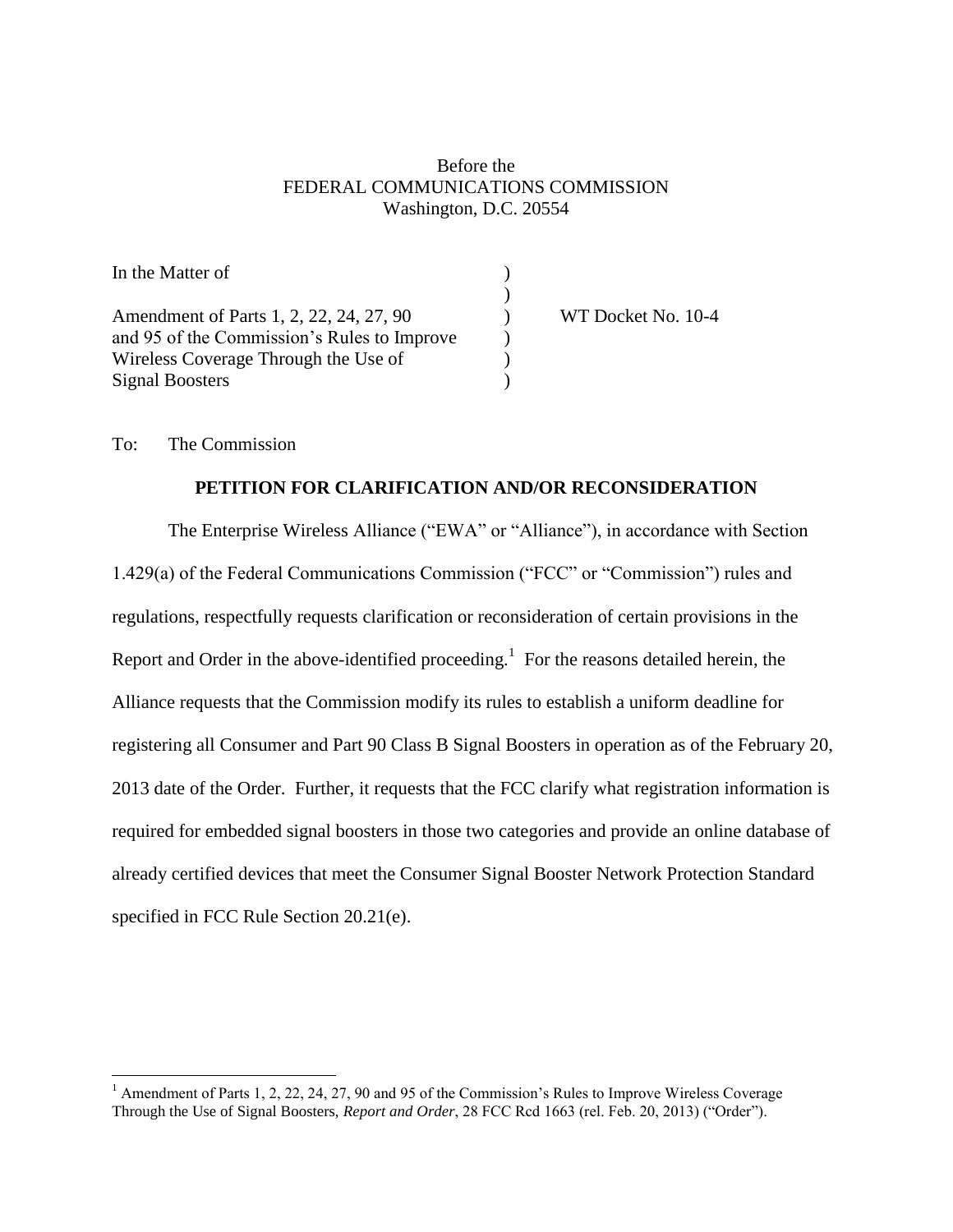#### **I. INTRODUCTION**

 $\overline{a}$ 

EWA is a national trade association representing business enterprises, wireless sales and service providers, hardware and software system vendors, and technology manufacturers. Members of the Alliance hold FCC authorizations in numerous spectrum bands and in various radio services. A number of its members are very large enterprise companies that use both Consumer and Part 90 Class B Signal Boosters to improve wireless coverage in their businesses.<sup>2</sup>

In this proceeding, the Commission has adopted rules intended to balance the ability of the public, whether individual consumers or other entities, including public safety providers, to enhance wireless coverage in difficult-to-serve areas while protecting all users from degraded service caused by improperly designed, installed, or operated signal boosters. One of the key components of the rules is a registration process for both Consumer and Part 90 Class B Signal Boosters, including those that are already deployed and may have been so for many years. EWA supports the registration of these devices, but the FCC may have underestimated the effort and the amount of time needed to comply with this new requirement with regard to equipment already in use.

Signal boosters in varying forms have been used to extend wireless coverage for decades. The Alliance recognizes that these devices sometimes have caused interference problems that can prove extremely difficult to resolve, largely because it can be complicated and timeconsuming to track down the source of the interference. As wireless communications play an increasingly critical role in every aspect of our lives and in the economic well-being of the nation, preventing or resolving such situations takes on even greater importance. The procedures

 $2$  Many members also sell, install, and maintain other Industrial Signal Boosters for customers but the issues raised in the instant Petition do not relate to those devices.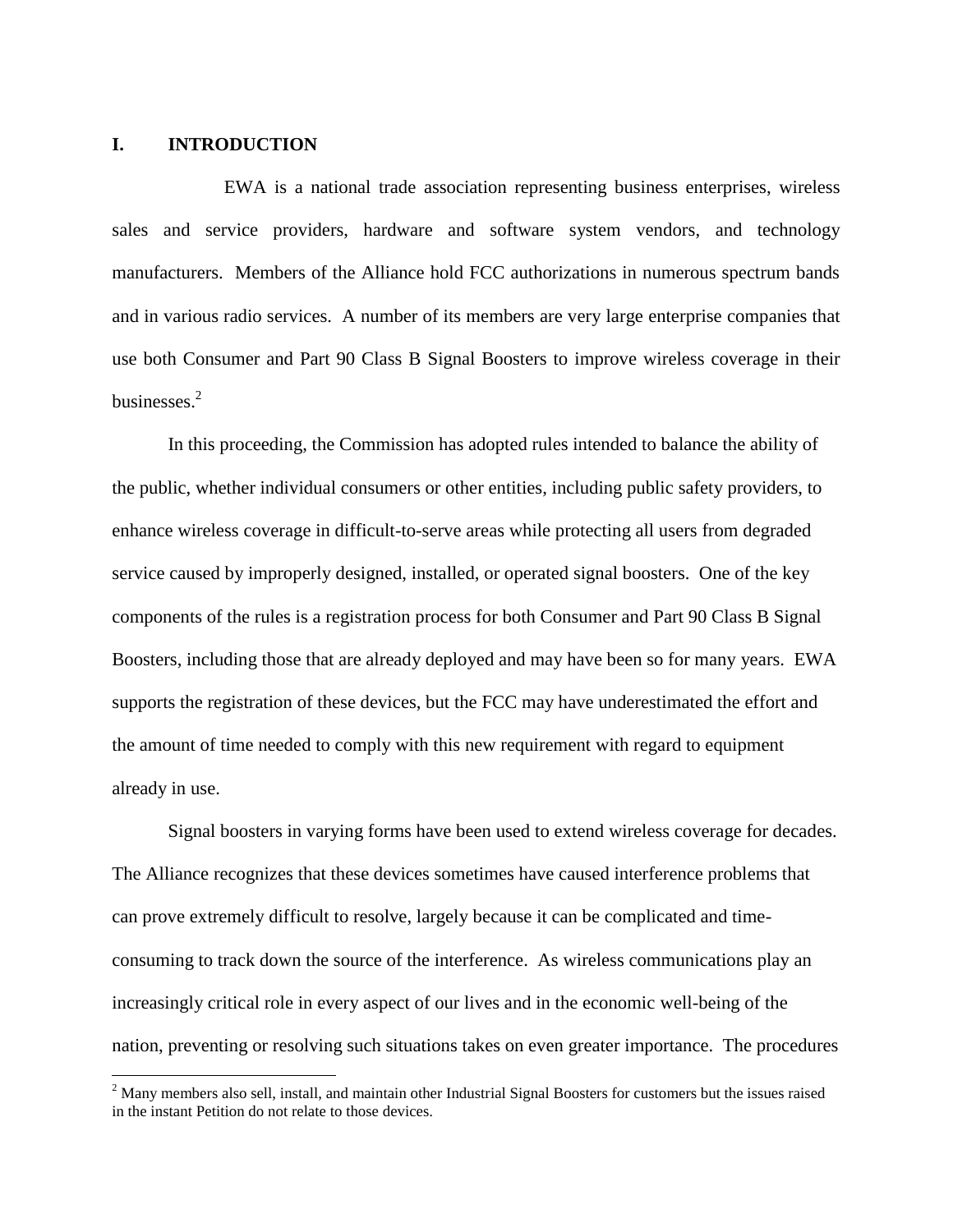adopted in the Order should help in this effort and, going forward, should be relatively easy for users of the devices to implement.

The difficulty arises when these requirements are applied to the non-interfering embedded devices used by large enterprise companies without consideration to the time needed to achieve compliance.<sup>3</sup> For example, one EWA member is a worldwide organization with more than 2600 facilities in the United States alone and a very large fleet of vehicles. It does not maintain centralized records of the number, type, or location of signal boosters that have been deployed in those facilities or vehicles because that information has not heretofore been required by any governmental entity.<sup>4</sup> It anticipates its nationwide audit to determine what devices are deployed in which locations will reveal a full range of Consumer and Industrial Signal Boosters, some number of which will require registration. It has begun this audit process, but, as discussed below, is concerned that the current rules could present obstacles to timely compliance with the Consumer Signal Booster registration requirement. It also is concerned that it not have to repeat this audit vis-à-vis embedded equipment should either a carrier, with regard to Consumer Signal Boosters, or the Wireless Telecommunications Bureau ("WTB"), with respect to Part 90 Class B Signal Boosters, expand the required registration information. A number of EWA's larger enterprise members face these same difficulties. Therefore, reconsideration or clarification of the following requirements is requested.

<sup>&</sup>lt;sup>3</sup> All operators of devices should continue to cooperate promptly with carriers and other licensees in any situation where a signal booster is believed to be causing interference.

<sup>&</sup>lt;sup>4</sup> Of course, EWA members operating Industrial Signal Boosters, including those operated under FCC Rule Section 90.219, must meet the FCC requirements for obtaining a license or licensee consent for the frequencies being retransmitted.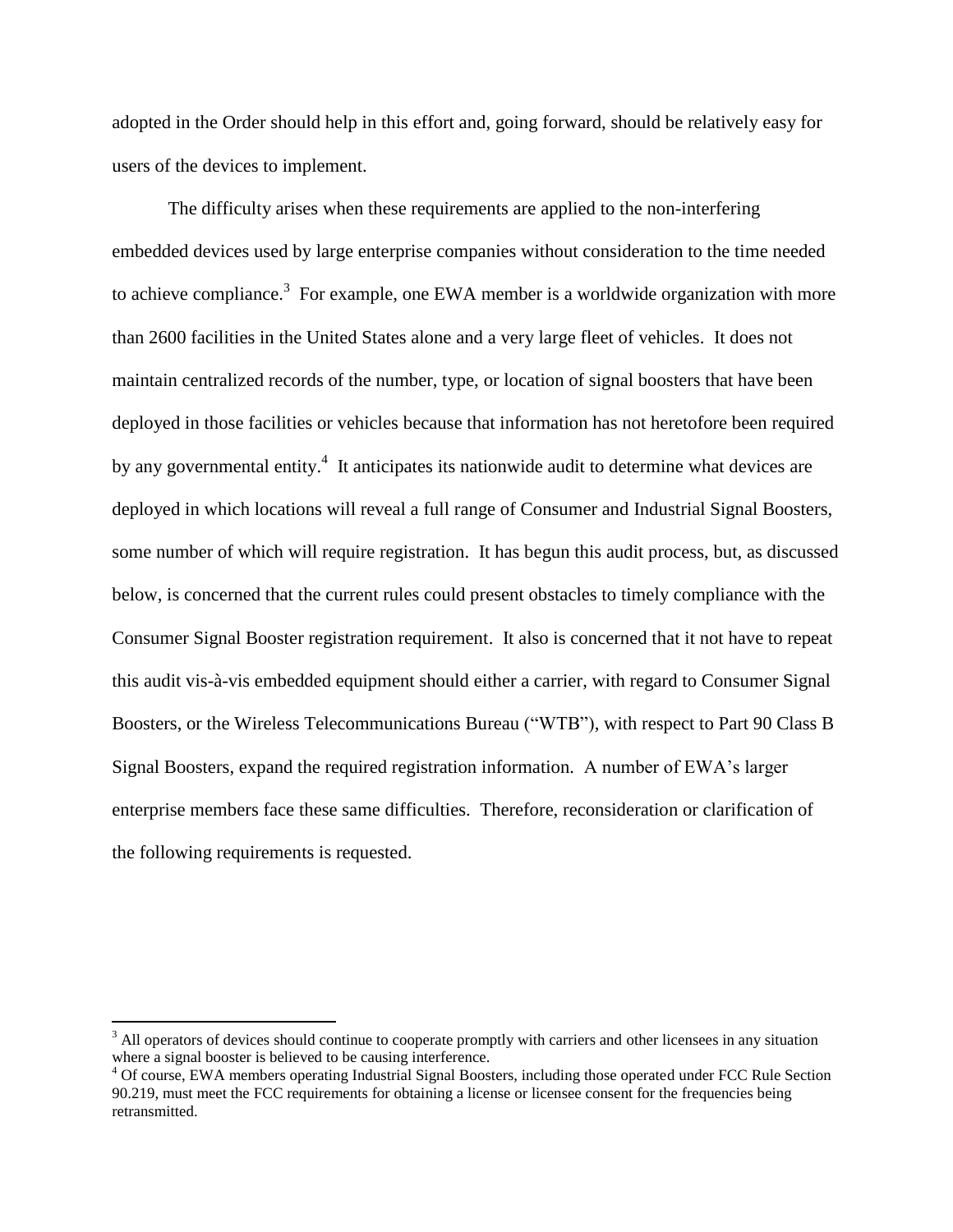### **II. RECONSIDERATION/CLARIFICATION REQUEST**

#### A. Establish a Single Registration Deadline for All Embedded Signal Boosters

The Commission has set November 1, 2014 as the date by which licensees and operators will be required to register existing Class B signal booster installations. The Order explains that this will provide adequate time for the WTB to conduct public outreach about the new requirement, develop the website where the devices will be registered, and secure regulatory approval of its process.<sup>5</sup> EWA believes that this deadline is reasonable both for the WTB to accomplish its tasks and for large enterprise entities to complete their own internal audits that will identify the Class B equipment that requires registration. Nonetheless, the FCC should be aware that depending on when the database is made available and the number of embedded Class B signal boosters that must be registered, it is possible that not all will be captured in the database by November 1, 2014, despite the best efforts of the WTB and Class B signal booster operators.

The rules governing registration of Consumer Signal Boosters present even greater challenges. First, they do not establish a specific registration date. Rather they direct commercial service providers that have voluntarily consented to the use of Consumer Signal Boosters on their networks to establish a free registration mechanism for their subscribers **no later than** March 1, 2014. Service providers that have not consented by that date must establish a registration mechanism with 90 days of consenting to such use.<sup>6</sup> While it is possible that the databases for all consenting service providers will be made available on March 1, 2014, it also is possible that each will be established on a different date between now and March 1, 2014. Thus,

 $<sup>5</sup>$  Order at ¶ 165.</sup>

 $^{6}$  *Id.* at  $\P$  106.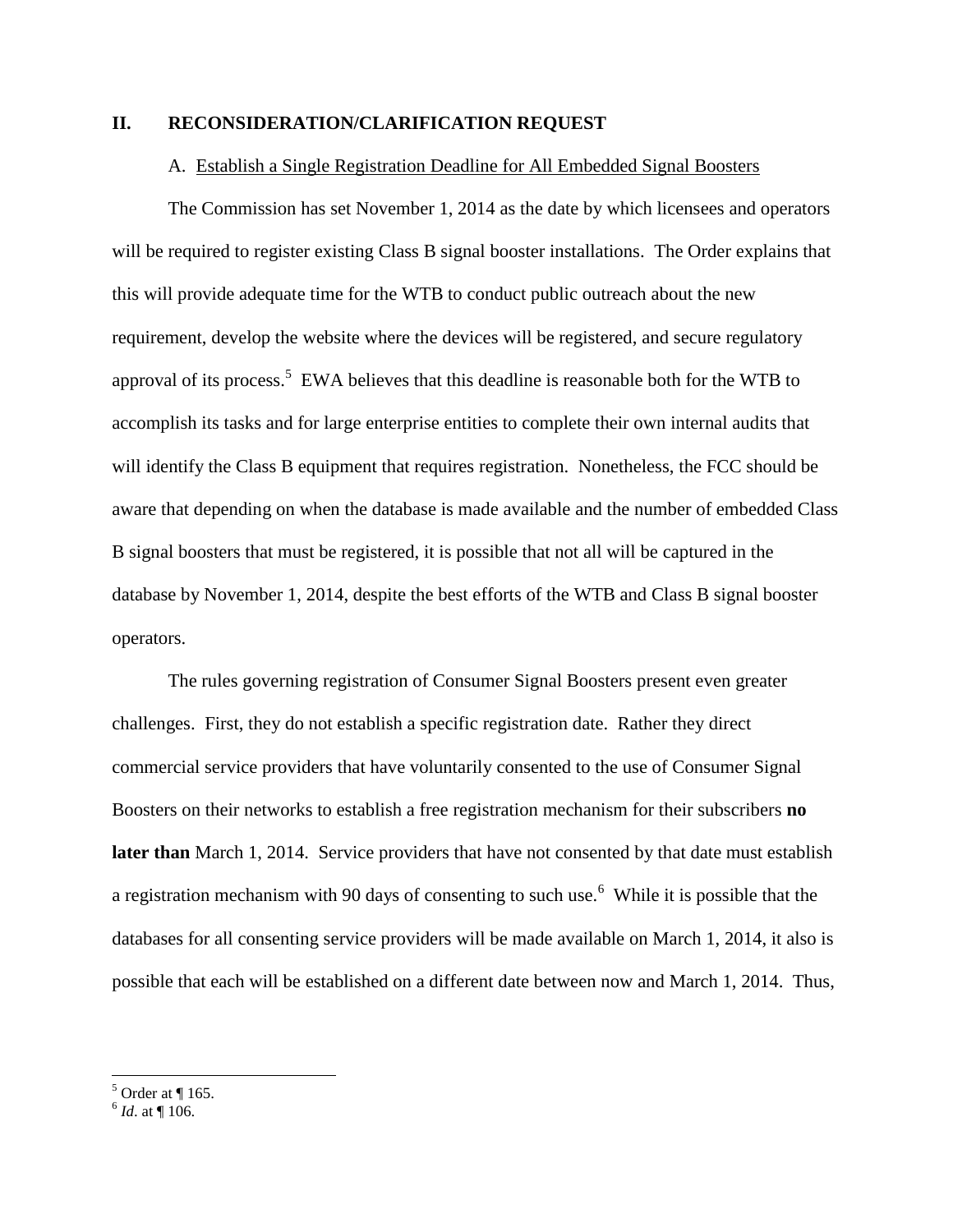entities that are subscribers of multiple providers are likely to have different deadlines for registering their embedded devices with only 90 days notice of each.<sup>7</sup>

The registration rules may work well prospectively. They also may not prove overly burdensome for subscribers with a small number of existing signal boosters that receive service from only a single provider and, therefore, will have a single 90-day window within which to register their devices. Large enterprise users with significant numbers of Consumer Signal Boosters spread across the nation could be faced with multiple registration deadlines depending on the service provider. If a provider were to announce the opening of its registration window in the next few weeks, those users likely would not have completed their audits and be able to register the devices within 90 days. If the registration windows were to open closer to the March 1, 2014 deadline, their ability to collect the information needed to comply will be increased, albeit not assured, but having to register different equipment in different databases in a compressed time period likely will lead to errors and omissions.

Instead, EWA recommends that the FCC establish a single registration deadline for all equipment already deployed as of the date of the Order, whether Consumer or Class B Signal Boosters.<sup>8</sup> Since the Commission has determined that the WTB could need until November 1, 2014 to complete its work, the Alliance suggests that the deadline be that same date.

Much of this equipment has been in place for years, even decades, without being identified as a source of interference. The Alliance agrees that it should be registered and that registration should be as prompt as possible. Operators of both types of already deployed signal

 $^7$  Although the text of the Order states that consumers will have 90 days to register existing boosters after being notified of the registration process by a service provider, Order at ¶ 129, there is no such grace period provision in the rules. This should be corrected so that subscribers can determine from the rules themselves what is required for compliance rather than having to locate that exception from the registration rules in the text of a lengthy FCC document.

<sup>&</sup>lt;sup>8</sup> Subscribers deploying signal boosters between the date of the Order and the date that the registration databases become available are on notice that registration will be required and should have ready access to the information currently identified as required to register these devices.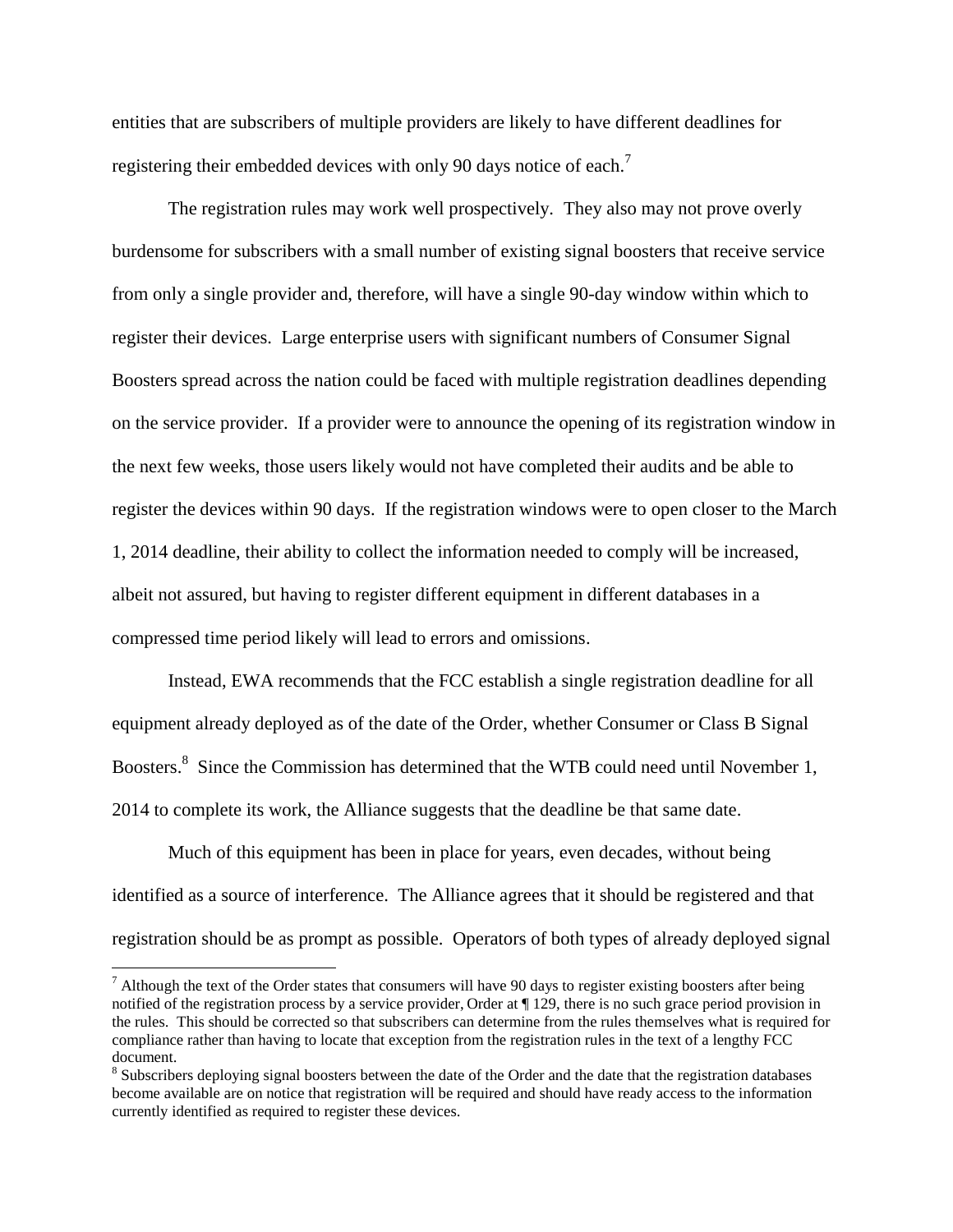boosters should be free to and even encouraged to register as soon as they have the information to do so. However, having multiple, uncertain deadlines depending on the service provider and the type of embedded equipment will work against the FCC's objective of establishing complete and accurate databases of both existing and newly deployed equipment. The modest extension of the current registration provisions to create a single, consolidated deadline will serve the FCC's objectives and the public interest.

B. Clarify the Registration Information That will be Required for Embedded Devices

As described above, a number of EWA members will need to audit numerous large facilities and even nationwide operations, both fixed and vehicular, to locate signal boosters that have been deployed over decades. Because the task is substantial, time-consuming and should not have to be undertaken more than once, it is essential that entities know all information that must be collected to register these existing devices. However, the Order identifies only what it describes as the "minimum" data that will be needed for registering both Consumer and Class B Signal Boosters. For the former, the FCC defines the minimum information the service provider must collect as (1) the name of the Consumer Signal Booster owner and/or operator; (2) the make, model, and serial number of the device; (3) the location of the device; and (4) the date of initial operation.<sup>9</sup> The Commission has stated that the minimum data required for Class B Signal Boosters will be (1) the operating range; (2) the location of the device; and (3) contact information for the device operator.<sup>10</sup>

With the exception of the date of initial operation, which simply may be unknowable for some embedded Consumer Signal Boosters, the rest of the information should be obtainable. But entities that will have to audit hundreds or even thousands of locations need to know at the

 $9^9$  Order at ¶ 106.

 $^{10}$  *Id.* at ¶ 163.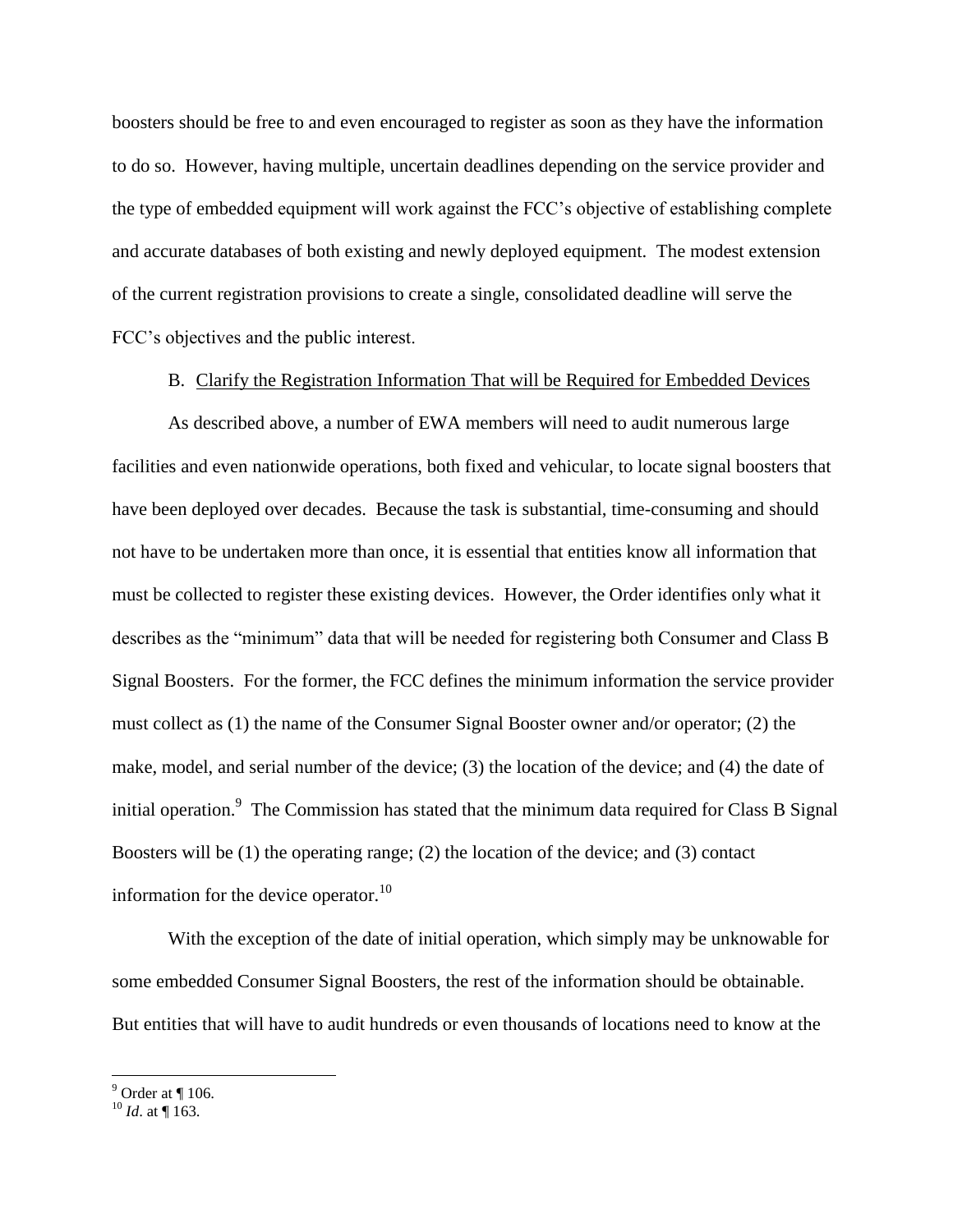outset that the information they are collecting is all the information that will be required to register these devices. It would not be reasonable to require them to conduct a second audit should a service provider or the FCC decide at some later date that additional data would be desirable. Fine-tuning the registration information may be reasonable on a prospective basis. Experience may teach that additional data should be collected about to-be-deployed devices to better protect against potential interference. The FCC should confirm, however, that signal boosters that were in operation prior to adoption of the Order need provide only the data identified in the Order, and not necessarily the date of initial deployment for Consumer Signal Boosters, to register successfully and achieve compliance with the FCC rules.

# C. Establish an FCC Database of Signal Boosters that Meet the Network Protection **Standard**

As explained in the Order, a number of service providers have committed voluntarily to allow their subscribers to use signal boosters that meet the newly adopted Network Protection Standard.<sup>11</sup> The Order states further that subscribers will not need to secure individual consent from providers that have made such commitments provided that the devices meet that standard.<sup>12</sup> Since securing such consents could be extremely time consuming for entities that operate numerous types of devices on numerous systems that now will need to be registered, these voluntary commitments are appreciated.

The FCC could further facilitate this process, however, by establishing an easily accessible database of signal boosters that meet the Network Protection Standard. This could be modeled after the very useful database developed by the FCC that enabled parties to determine whether their wireless microphones operated at 700 MHz and, thus, whether they could continue

 $11$  *Id.* at  $\P$  21.

<sup>12</sup> *Id.*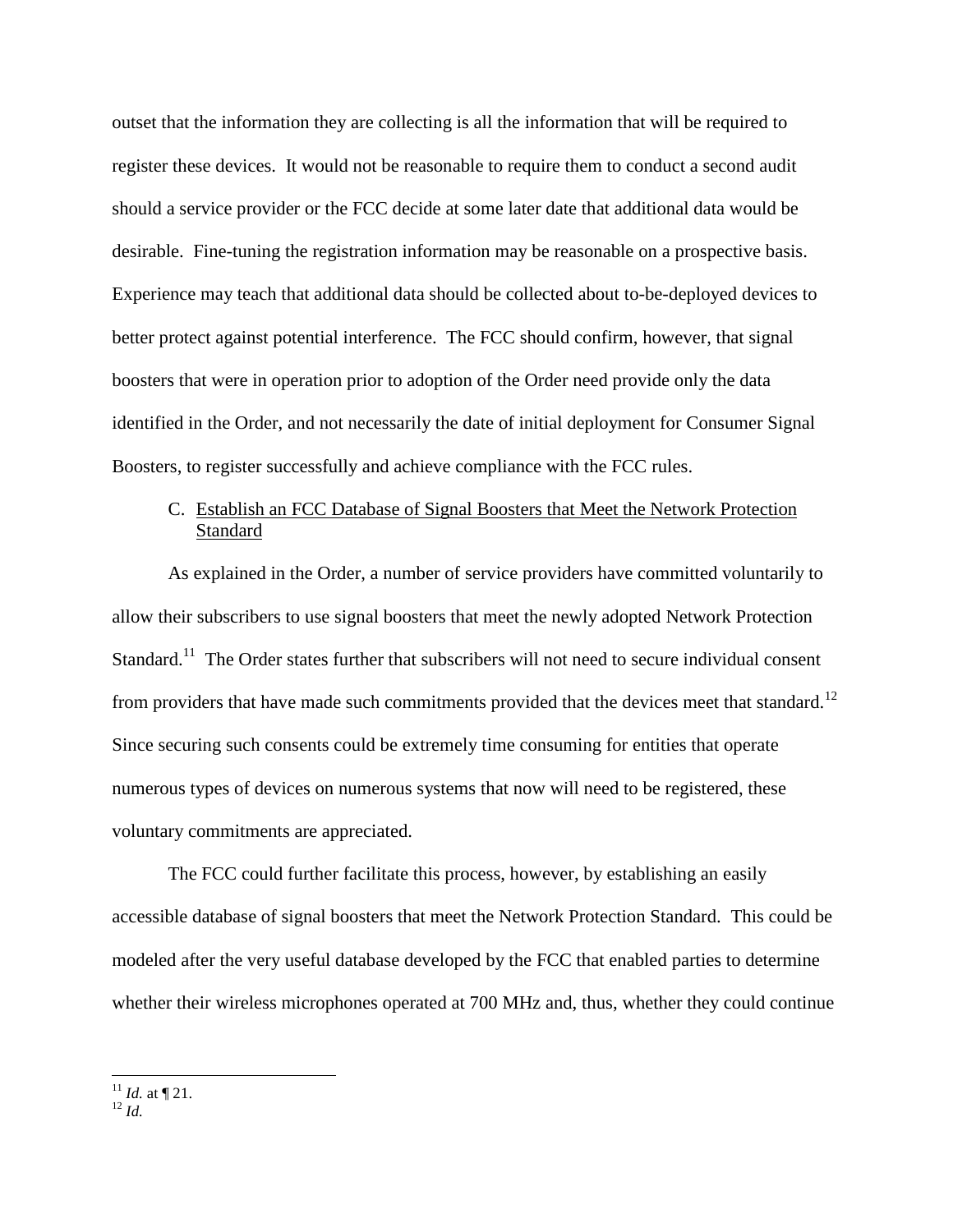to be used after June 2010. The Wireless Microphones – Manufacturers Equipment List is easy to locate on the FCC's website and user-friendly even for the relatively uninitiated.

At the moment, to the best of the Alliance's knowledge, the only way to determine which devices do and do not meet the Network Protection Standard would be to have a technical expert examine the FCC certification for the particular piece of equipment. That could be a timeconsuming and relatively costly process for signal booster operators to undertake individually. Instead, the FCC should make that information readily available so that subscribers know if they need to pursue specific consent, at least for those service providers that have made the voluntary commitment.

#### **III. CONCLUSION**

The Alliance supports all FCC efforts to minimize interference in our increasingly congested spectrum environment, including its decision to require registration of certain signal boosters. EWA urges the Commission to adopt the changes to the registration process detailed herein, which will promote the development of complete and correct signal booster databases in a reasonable timeframe.